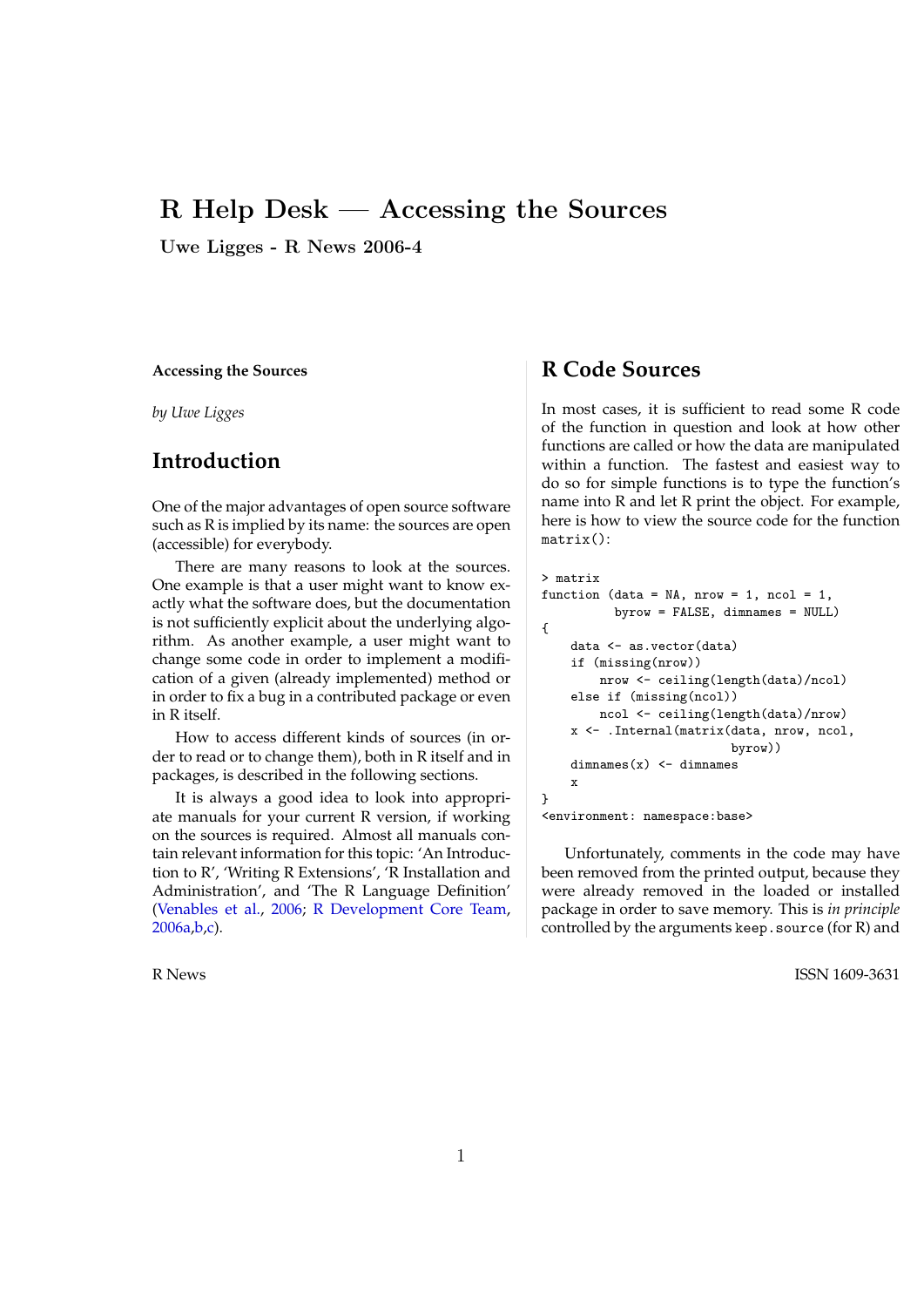keep.source.pkgs (for packages) of the options() function. If these arguments are set to TRUE comments are not removed, but there are also a lot of circumstances, e.g., lazy-loading and saved images of packages (Ripley, 2004), where setting these arguments to TRUE does not help to keep comments in the sources.

Therefore, it makes more sense to look into the original sources, i.e., those from which the package or R have been installed. Both R sources and sources of contributed packages are available from the CRAN mirrors (see http://cran.r-project. org/mirrors.html for a current list of mirrors).

After unpacking a source package, the R source code can be found in the directory PackageName/R/. Since the files therein are plain text files, they can be opened in the user's favorite text editor. For R's base packages, the R code is available in R's subdirectory \$R\_HOME/src/library/PakageName/R/. For package bundles, replace PackageName by BundleName/ PackageName in the paths given above.

#### **Code Hidden in a Namespace**

In some cases, a seemingly missing function is called within another function. Such a function might simply be hidden in a namespace (Tierney, 2003). Type getAnywhere("FunctionName") in order to find it. This function reports which namespace a function comes from, and one can then look into the sources of the corresponding package. This is particularly true for S3 methods such as, for example, plot.factor:

```
R> plot.factor
Error: object "plot.factor" not found
R> getAnywhere("plot.factor")
A single object matching 'plot.factor' was found
It was found in the following places
  registered S3 method for plot from namespace
    graphics
 namespace:graphics
with value
### [function code omitted] ###
```
The file that contains the code of plot.factor is '\$R HOME/src/library/graphics/R/plot.R'.

### **S3 and S4**

As another example, suppose that we have the object lmObj, which results from a call to lm(), and we would like to find out what happens when the object is printed. In that case, a new user probably types

R> print

in order to see the code for printing. The frustrating result of the call is simply:

```
function (x, ...)
UseMethod("print")
<environment: namespace:base>
```
The more experienced user knows a call to UseMethod() indicates that print() is an S3 generic and calls the specific method function that is appropriate for the object of class  $\text{class}(x)$ . It is possible to ask for available methods with methods(print). The function of interest is the S3 method print.lm() from namespace **stats** (the generic itself is in the **base** package namespace). A method hidden in a namespace can be accessed (and therefore printed) directly using the ::: operator as in stats:::print.lm. The file containing the source code for printing the lmObj object is available from package **stats**' sources: '\$R HOME/src/library/stats/R/lm.R'.

In order to understand and change S4 related sources, it is highly advisable to work directly with a package's source files. For a quick look, functions such as getClass(), getGeneric(), and getMethod() are available. The following example prints the code of the show() method for mle objects from the **stats4** package:

```
R> library("stats4")
R> getMethod("show", "mle")
```
# **Compiled Code Sources**

When looking at R source code, sometimes calls to one of the following functions show up: .C(), .Call(), .Fortran(), .External(), or .Internal() and .Primitive(). These functions are calling entry points in compiled code such as shared objects, static libraries or dynamic link libraries. Therefore, it is necessary to look into the sources of the compiled code, if complete understanding of the code is required.

In order to access the sources of compiled code (i.e.,  $C$ ,  $C$ ++, or Fortran), it is not sufficient to have the binary version of R or a contributed package installed. Rather, it is necessary to download the sources for R or for the package. How to download those sources is described in the previous section.

For contributed packages, source code can be found in the directory PackageName/src/ (again, for package bundles replace PackageName by BundleName/PackageName). Files therein can be searched for the corresponding entry point.

For R and standard R packages, compiled code sources are in subdirectories of \$R\_HOME/src/. Particularly \$R\_HOME/src/main/ contains most of the interesting code. The first step is to look up the entry point in file '\$R HOME/src/main/names.c', if the calling R function is either .Primitive() or .Internal(). This is done in the following example for the code implementing the 'simple' R function sum().

Typing sum shows the R code of that function:

```
R> sum
function (..., na.rm = FALSE)
.Internal(sum(\ldots, na.rm = na.rm))
<environment: namespace:base>
```